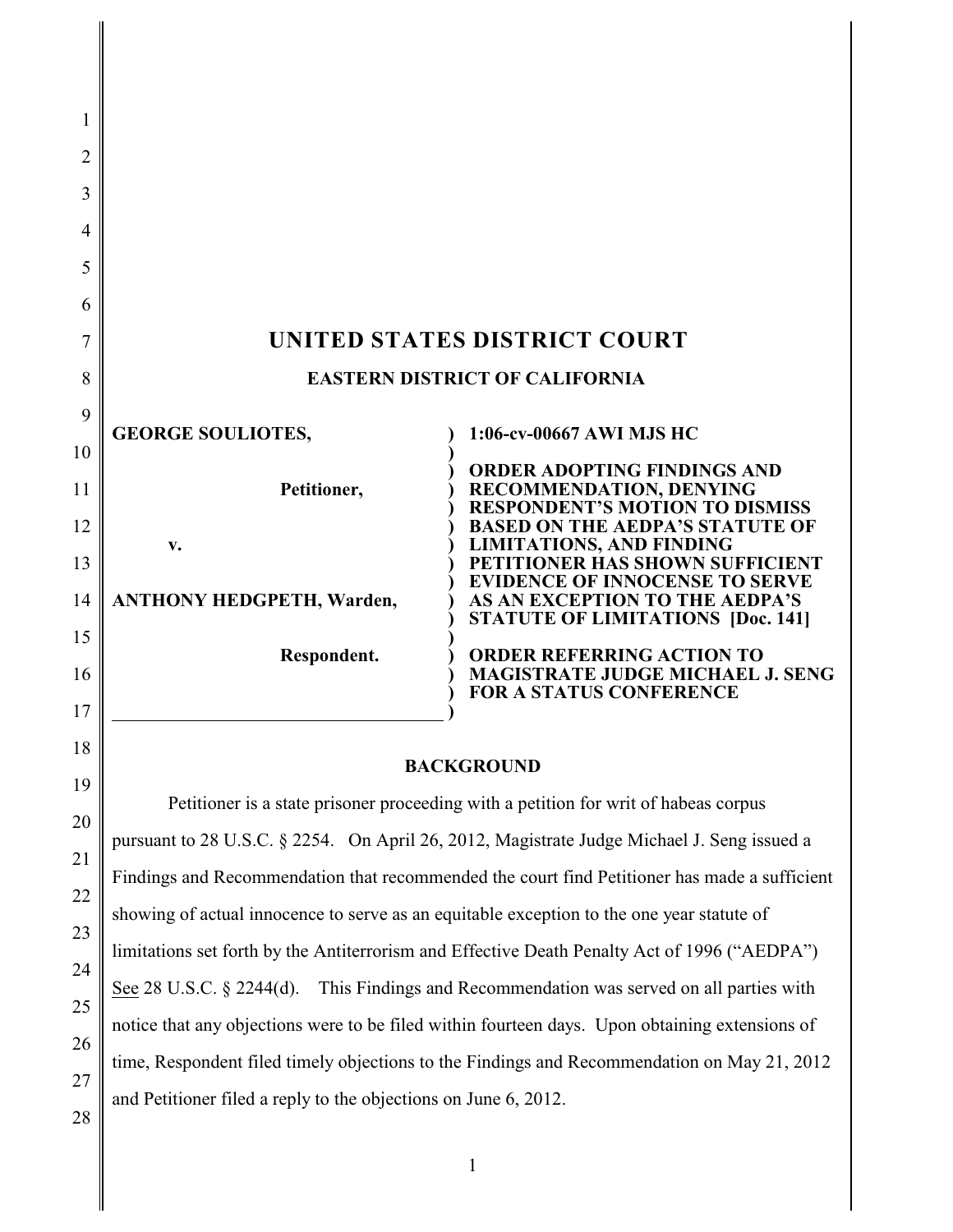#### **DISCUSSION**

2 3 4 5 6 In accordance with the provisions of 28 U.S.C.  $\S$  636(b)(1)(C), this court has conducted a *de novo* review of the case. "De novo review means that the reviewing court does not defer to the lower court's ruling but freely considers the matter anew, as if no decision had been rendered below." Dawson v. Marshall, 561 F.3d 930, 933 ( $9<sup>th</sup>$  Cir. 2009) (internal quotations and citation omitted).

7 8 9 10 11 12 Having carefully reviewed Magistrate Judge Seng's Findings and Recommendation, Respondent's objections, and Petitioner's reply, the court concludes that the Findings and Recommendation is supported by the record and proper analysis. The procedural history, facts, and legal issues are well known to the parties and correctly set forth in the Findings and Recommendation. They need not be repeated here. The court only briefly comments on the parties' commentary regarding the Findings and Recommendation.

13

1

#### *A. Expedient Resolution of the Present Matter*

14 15 16 17 18 19 20 21 22 23 24 25 26 27 28 Preliminarily, the court notes that the present matter has been pending before this court for over six years. On September 20, 2010, the Ninth Circuit remanded the matter back to this court to hold an expedited evidentiary hearing to determine if the petition was timely under 28 U.S.C. § 2244(d)(1)(D), and if so, adjudicate the merits of his petition on an expedited basis. See Souliotes v. Evans,  $622$  F.3d 1173, 1182 (9<sup>th</sup> Cir. 2010). Again, on May 25, 2011, the Ninth Circuit remanded the matter, despite the fact that an *en banc* panel of the Ninth Circuit would be issuing intervening authority shortly thereafter, and again, the Ninth Circuit ordered this court to perform an expedited evidentiary hearing. See Souliotes v. Evans, 434 Fed. App. 660, 661 ( $9<sup>th</sup>$  Cir. 2011) ("The Court is mindful of the amount of time that has elapsed since Souliotes filed his habeas petition. The Court is also aware that Souliotes is no longer a young man and that, for him to have a meaningful right to habeas review, the timing of proceedings is significant.") Finally, on August 11, 2011, after remanding the matter in light of the intervening decision in Lee v. Lampert,  $653$  F.3d 929, 931 (9<sup>th</sup> Cir. 2011) (en banc), the Ninth Circuit again ordered the court to adjudicate this matter in an expedited manner. Souliotes v. Evans,  $654$  F.3d  $902$  ( $9<sup>th</sup>$  Cir. 2011).

-2-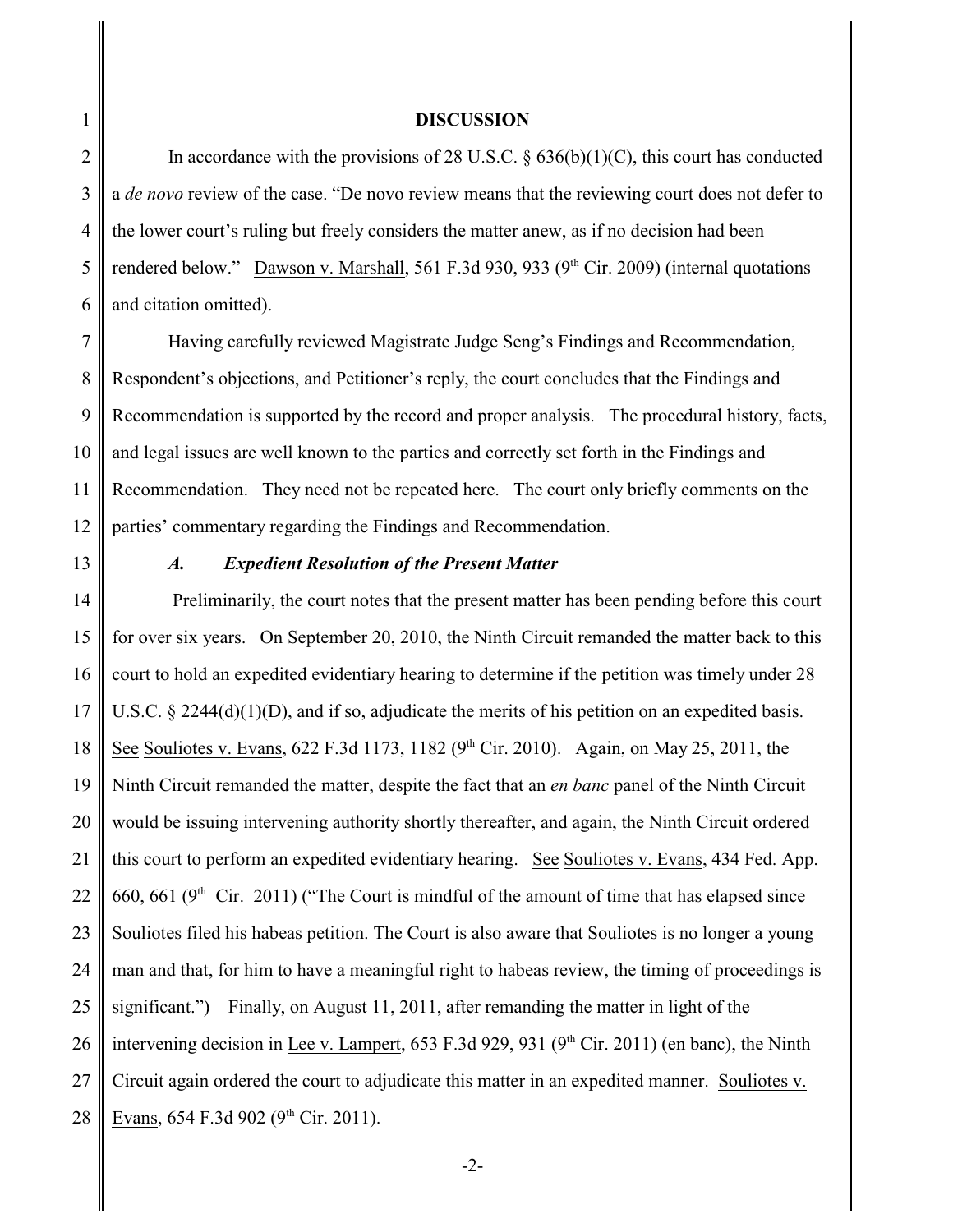1 2 3 4 5 6 Magistrate Judge Seng has reminded the parties of the Ninth Circuit's admonitions to adjudicate this matter with due haste numerous times.<sup>1</sup> The undersigned shares the concerns of the Ninth Circuit and the Magistrate Judge. The present finding that Petitioner has made a sufficient showing of actual innocence only heightens such concerns. The court further notes that all parties have been on notice of Petitioner's underlying claims since they were set forth in his petition filed six years ago.

7

#### *B. Legal Standard for the Actual Innocence Exception*

8 9 10 11 12 Respondent asserts that the Magistrate Judge misapplied the actual innocence standard by reviewing trial evidence that should not have been considered, erring in making credibility determinations of witnesses, and wrongly finding Petitioner made a sufficient showing of "innocence" even though Petitioner did not present conclusive evidence of exoneration. Respondent's contentions are misplaced.

13

#### *1. Scope of Evidence to be Considered*

14 15 16 17 18 19 20 21 The Magistrate Judge correctly set forth, and thereafter applied, the evidence to be considered when determining if Petitioner has made a sufficient showing of actual innocence to excuse the AEDPA's statute of limitations. Specifically, the Magistrate Judge followed the directives of the Supreme Court in House v. Bell, 547 U.S. 518 (2006), which held that "Schlup makes plain that the habeas court must consider 'all the evidence', old and new, incriminating and exculpatory, without regard to whether it would necessarily be admitted under 'rules of admissibility that would govern at trial.'" Bell, 547 U.S. 537-38 (quoting Schlup v. Delo, 513 U.S. 298, 327-38 (1995)).

22 23 24 25 26 Respondent objects to the Magistrate Judge's review of "old evidence" - i.e. evidence that has not changed since the time of trial. Specifically, Respondent contends that evidence impeaching Monica Sandoval's testimony, including her ability to have observed the RV driver's facial features from her apartment balcony, Petitioner's lack of a convincing financial motive, evidence of other RV's were in the area, and evidence challenging the techniques used

27

See Order, ECF No. 79 at 2-3; Scheduling Order, ECF No. 84 at 2, 8; Order, ECF No. 92 at 10-11; 1 Pre-Hearing Order, ECF No. 113 at 16-17; Order, ECF No. 145.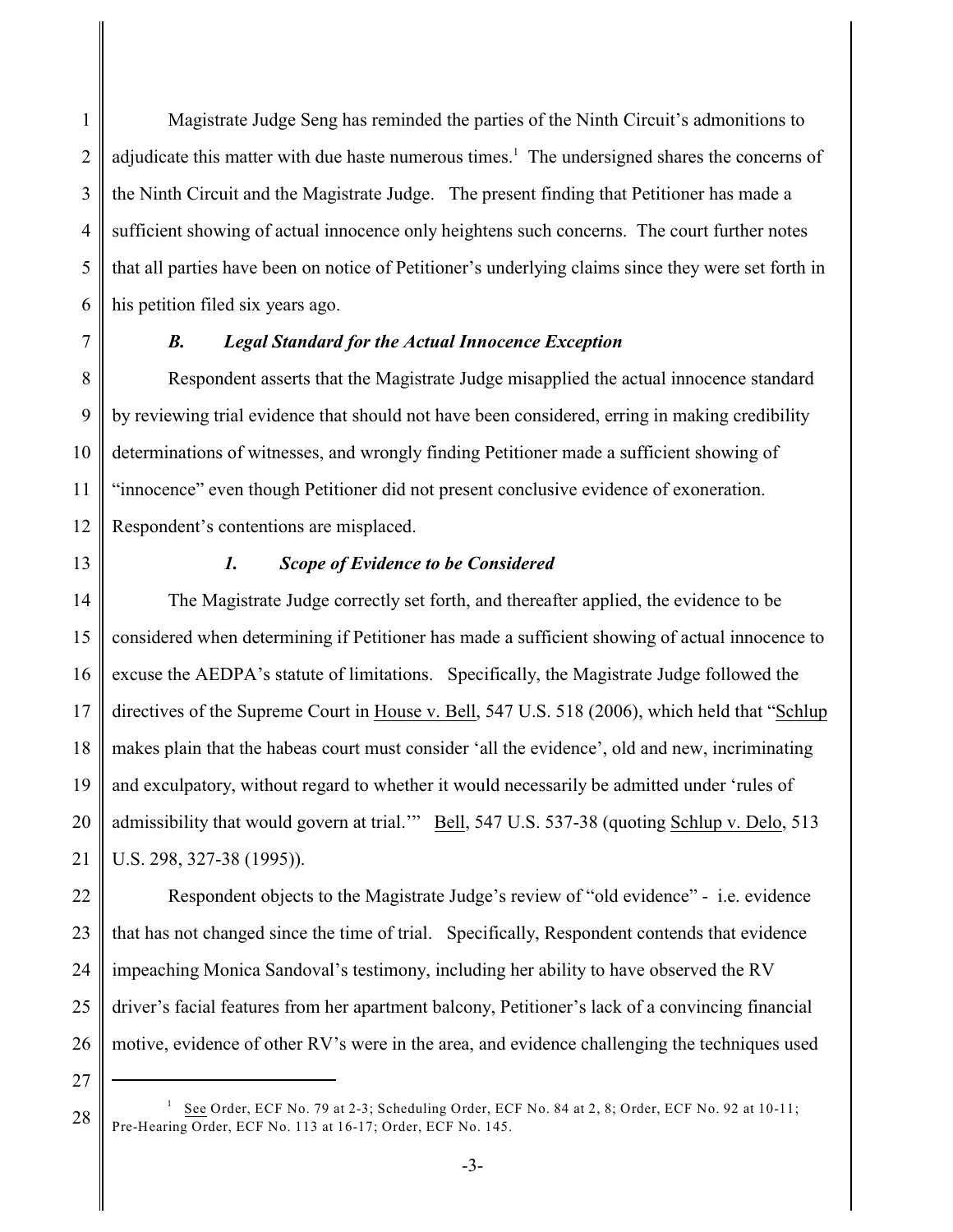1 2 3 4 5 6 7 8 by the criminal investigators, was not new evidence and should not have been considered in the actual innocence analysis.<sup>2</sup> See Objections at 17, 23, 35, 40, 42-44. However, this court is required to view all the evidence, both old and new, and make "a probabilistic determination about what reasonable, properly instructed jurors would do." House, 547 U.S. at 538. Petitioner brought forth new evidence regarding the ability to differentiate the Medium Petroleum Distillates ("MPD") that had linked the fire and his shoes. In light of this new evidence, Magistrate Judges Seng's review of all of the evidence, old and new, was a proper application of Supreme Court precedent.

9 10 11 12 13 Respondent's objections provide a lengthy factual summary. The same facts were reviewed by Magistrate Judge Seng, as restated in the Findings and Recommendation, and need not be repeated yet again. Respondent does not appear to contend that the Magistrate Judge's background facts were incorrect; instead Respondent challenges Magistrate Judge Seng's assessment and conclusions in light of the facts presented.

14 15 16 17 18 19 20 Respondent asserts that Magistrate Judge Seng improperly made credibility determinations of witnesses. However, this court must follow the Supreme Court precedent to review "all the evidence, old and new, *including* consideration of the credibility of the witnesses presented at trial in light of the overall, newly supplemented record." House, 547 U.S. at 538 (internal quotes omitted and emphasis added). Respondent's claim that the court should not question any of the jury's determination on the credibility of witnesses contradicts relevant authority.

21

### *2. Actual Innocence Standard*

22 23 24 25 Magistrate Judge Seng repeatedly stated the relevant standard for reviewing an actual innocense claim when used to excuse the AEDPA's statute of limitations. Nevertheless Respondent claims that the Magistrate Judge misapplied the law. The court disagrees. The Supreme Court and the Ninth Circuit have held that to make a credible claim of actual

<sup>27</sup> 28  $2$  On the other hand, in the objections Respondent also contends that the Magistrate Judge failed to appropriately review all the trial evidence. See Objections at 30.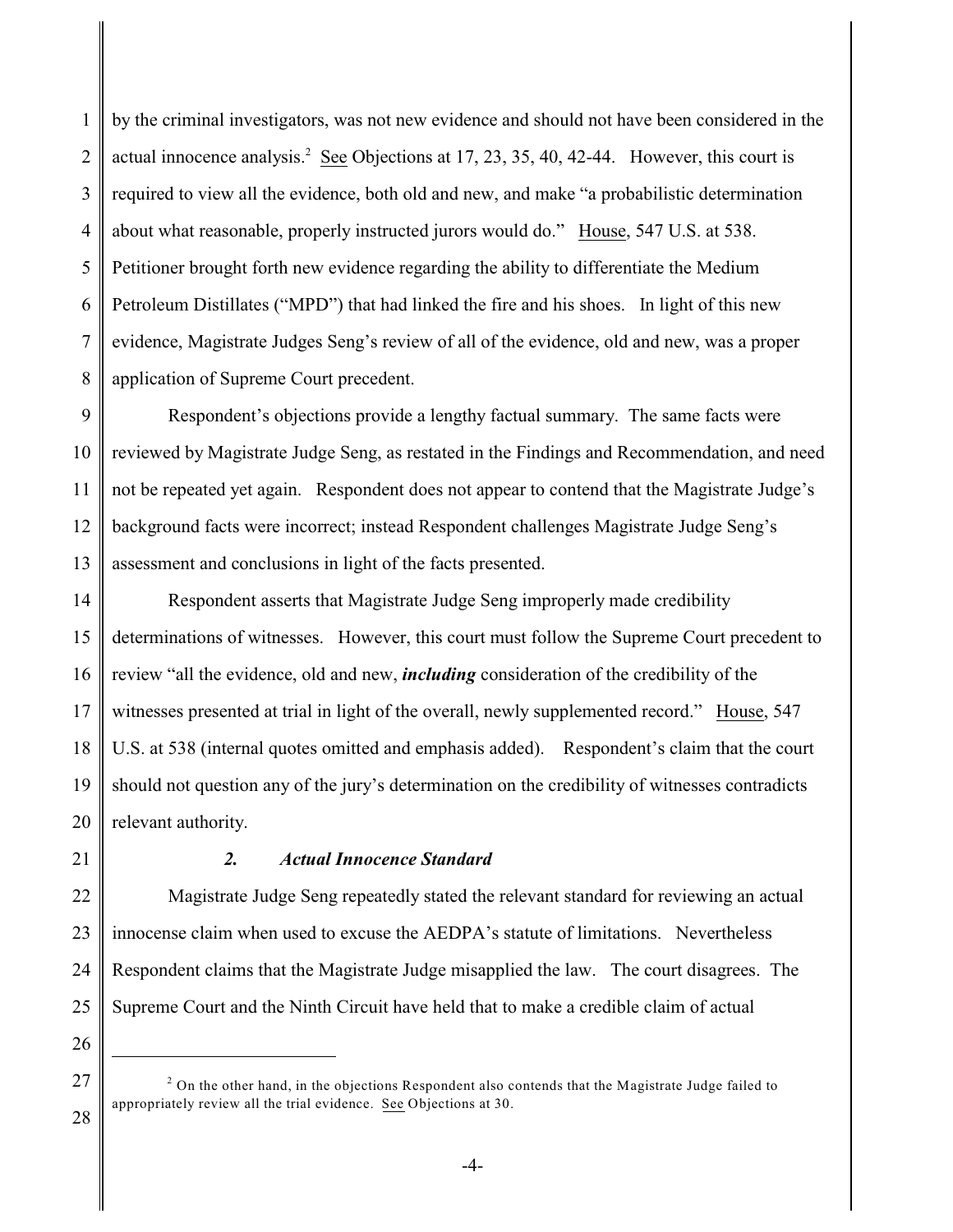1 2 3 4 5 6 7 8 9 10 11 12 innocence to excuse the violation of a procedural requirement a "petitioner must show that it is more likely than not that no reasonable juror would have convicted him in the light of the new evidence." Schlup, 513 U.S. at 327; see also House, 547 U.S. at 537; Lee, 653 F.3d at 938. "A petitioner's burden at the gateway stage is to demonstrate that more likely than not, in light of the new evidence, no reasonable juror would find him guilty beyond a reasonable doubt—or, to remove the double negative, that more likely than not any reasonable juror would have reasonable doubt." House, 547 U.S. at 538. The word "reasonable" in that formulation is not without meaning. It must be presumed that a reasonable juror would consider fairly all of the evidence presented. It must also be presumed that such a juror would conscientiously obey the instructions of the trial court requiring proof beyond a reasonable doubt. Schlup, 513 U.S. at 329. Respondent contends that Petitioner has not made a sufficient showing of innocence as the evidence does not exonerate Petitioner. Specifically, Respondent argues that the new state

13 of fire science evidence, the new MPD evidence, and a review of Sandoval's eyewitness

14 testimony do not exonerate Petitioner. See Objection at 17, 33-34, and 40 (uses of the word

15 "exonerate"). However, as Magistrate Judge Seng stated, it is not necessary for Petitioner to

16 prove exoneration to meet the actual innocence standard as set forth by the Supreme Court in

17 Schlup. Petitioner need only show that it is more likely than not any reasonable juror would

18 have reasonable doubt. See House, 547 U.S. at 538 ("The Schlup standard does not require

19 absolute certainty about the petitioner's guilt or innocence."). Respondent's assertions that

20 Petitioner did not present evidence of exoneration is not relevant to the present inquiry.

21

# *C. Analysis of the Actual Innocence Claim*

22 23 24 Magistrate Judge Seng accurately determined that Petitioner made a sufficient showing of actual innocence to excuse the AEDPA's statute of limitations. In light of the current fire science evidence, all qualified experts agree that they cannot determine the fire's cause<sup>3</sup> and they

27

<sup>25</sup> 26

 $3$  Despite the fact that Respondent's fire science expert concluded that he could not ultimately determine the cause and origin of the fire, Respondent argues that the expert suggested the fire was caused by arson based on a multiple point of origin theory. Respondent's expert's credibility was undermined by testimony that he had recanted prior arson findings based on a multiple point origin theory, failed to state his conclusions in his expert report, and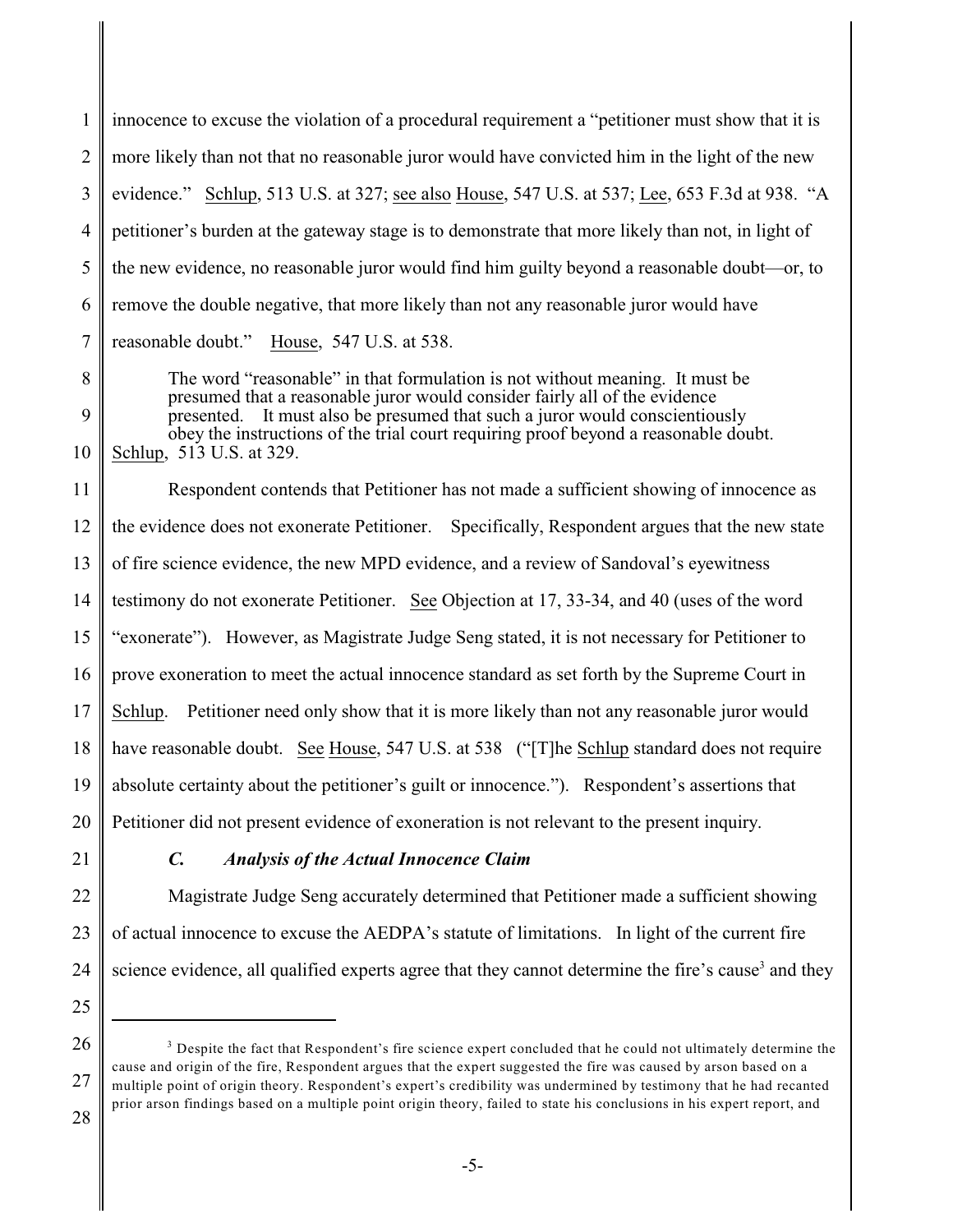1 2 3 4 5 6 7 further agree that the MPD chemicals found at the fire scene and on Petitioner's shoes are different. Without this fire science evidence, Magistrate Judge Seng properly determined that Petitioner's guilt hinged greatly on eyewitness Sandoval's testimony. After a careful and thorough analysis of Sandoval's testimony, the Magistrate Judge correctly determined that her testimony, alone, was not credible. Based on the fire science evidence, Sandoval's testimony, and the other potential circumstantial evidence, the Magistrate Judge determined that it was more likely than not that no reasonable juror would have convicted Petitioner.

8 9 10 11 12 13 14 15 16 17 The undersigned agrees that the fire science evidence presented at trial, including the MPD evidence placing Petitioner at the scene, was extremely strong evidence implicating Petitioner's guilt because reasonable and conscientious jurors may well have found Petitioner guilty in light of that evidence alone. Because the fire science evidence presented at trial has been discredited, the Magistrate Judge was correct to scrutinize the remaining evidence, with careful attention paid to Sandoval's testimony - the only remaining evidence that directly linked Petitioner to the scene of fire. Having determined Sandoval's evidence to lack credibility<sup>4</sup> and the circumstantial evidence to not be persuasive, Petitioner has made a showing of actual innocence that "more likely than not" no reasonable juror would have found Petitioner guilty beyond a reasonable doubt.

18

## *C. Diligence Requirement*

19 20 The court agrees with and hereby adopts Magistrate Judge Seng's finding that there is no diligence requirement to present an actual innocence claim as to overcome the AEDPA's statute

<sup>21</sup> 22

<sup>23</sup> 24 25 26 testimony that he had differentiated types of MPDs prior to the fire even though he could not remember having done so. Regardless, given the fact that the experts cannot provide any conclusion on the fire's source, the "reasonable juror" discussed in House and Schlup would have a substantially different perspective than the original jurors who were told at trial by the original fire investigators that they were *certain* the fire was caused by arson. The Magistrate Judge, when reviewing all the fire science evidence, properly found the testimony of the arson experts presented at the evidentiary hearing to be of greater credibility than those experts who testified at the 1997 trial.

<sup>27</sup> 28 <sup>4</sup> As explained further on page 87 and 88 of the Findings and Recommendations, this court does not find Sandoval deliberately lied. However, given the evidence of suggestive circumstances surrounding her identification and the lack of other evidence, the court simply cannot credit her testimony.